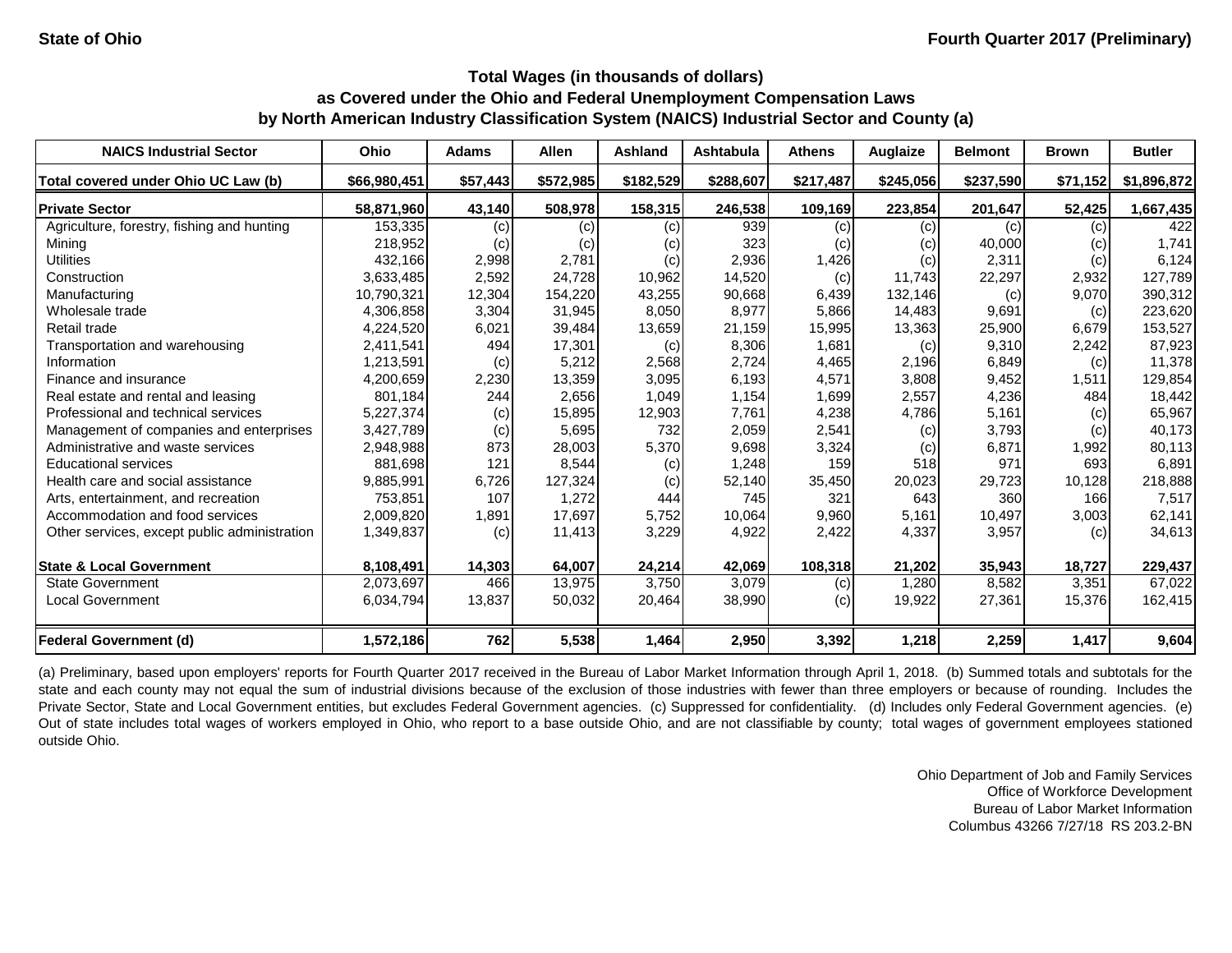| <b>NAICS Industrial Sector</b>               | Carroll  | Champaign | <b>Clark</b> | <b>Clermont</b> | <b>Clinton</b> | <b>Columbiana</b> | Coshocton | Crawford  | Cuyahoga     | <b>Darke</b> |
|----------------------------------------------|----------|-----------|--------------|-----------------|----------------|-------------------|-----------|-----------|--------------|--------------|
| Total covered under Ohio UC Law (b)          | \$62,761 | \$116,129 | \$490,354    | \$643,126       | \$200,146      | \$278,059         | \$95,190  | \$128,660 | \$10,288,304 | \$190,849    |
| <b>Private Sector</b>                        | 53,815   | 98,155    | 425,117      | 562,849         | 177,599        | 236,644           | 81,128    | 110,598   | 9,204,338    | 170,865      |
| Agriculture, forestry, fishing and hunting   | 60       | (c)       | 4,033        | (c)             | (c)            | 1,247             | 678       | 2,460     | 884          | (c)          |
| Mining                                       | 1,279    | (c)       | 3,256        | (c)             | (c)            | 2,894             | 2,148     | 415       | 6,973        | (c)          |
| <b>Utilities</b>                             | 922      | (c)       | (c)          | 6,028           | (c)            | (c)               | 6,026     | (c)       | 35,203       | 1,070        |
| Construction                                 | 11,706   | 5,493     | 12,686       | 44,671          | 2,998          | 12,755            | 3,053     | 5,985     | 369,971      | 16,131       |
| Manufacturing                                | 14,460   | 54,038    | 91,490       | 85,097          | 48,677         | 73,141            | 32,517    | 29,965    | 1,170,115    | 61,216       |
| Wholesale trade                              | 2,030    | (c)       | (c)          | 36,075          | (c)            | (c)               | 1,313     | 5,332     | 667,306      | 12,182       |
| Retail trade                                 | 5,097    | 6,512     | 35,666       | 71,579          | 10,508         | 27,338            | 7,227     | 8,579     | 469,156      | 12,292       |
| Transportation and warehousing               | 4,191    | 2,791     | 30,753       | 30,104          | 48,915         | 13,789            | 2,361     | (c)       | 265,539      | 12,977       |
| Information                                  | 329      | 728       | 1,697        | (c)             | 7,514          | 2,092             | 623       | 468       | 207,515      | 713          |
| Finance and insurance                        | 646      | 2,843     | 35,825       | 41,168          | 4,342          | 5,971             | 2,504     | 8,667     | 919,298      | 7,842        |
| Real estate and rental and leasing           | 1,176    | 485       | 3,869        | 10,836          | 1,112          | 1,756             | 323       | 607       | 184,768      | 731          |
| Professional and technical services          | 1,713    | (c)       | 11,098       | 46,539          | 3,541          | 4,523             | (c)       | 4,822     | 1,024,842    | (c)          |
| Management of companies and enterprises      |          | (c)       | 24,750       | 11,461          | 4,594          | 2,002             | (c)       | (c)       | 689,729      | (c)          |
| Administrative and waste services            | 1,287    | 2,630     | 16,709       | 27,431          | 3,705          | 11,012            | 2,344     | (c)       | 443,651      | 5,597        |
| <b>Educational services</b>                  |          | 1,306     | 7,052        | 2,929           | (c)            | 1,113             | 537       | (c)       | 211,546      | 302          |
| Health care and social assistance            | 5,592    | 7,797     | 85,257       | 68,616          | (c)            | 46,943            | 12,218    | (c)       | 1,831,737    | 21,649       |
| Arts, entertainment, and recreation          | 273      | 400       | 1,608        | 4,536           | 635            | 801               | 342       | 260       | 239,023      | 751          |
| Accommodation and food services              | 1,972    | 2,144     | 17,915       | 27,871          | 4,751          | 8,065             | 2,368     | 3,666     | 276,925      | 3,450        |
| Other services, except public administration | 1,083    | 1,541     | 15,904       | (c)             | 2,927          | 8,014             | 1,333     | 1,730     | 190,157      | 2,158        |
| <b>State &amp; Local Government</b>          | 8,946    | 17,974    | 65,237       | 80,277          | 22,547         | 41,415            | 14,062    | 18,062    | 1,083,966    | 19,984       |
| <b>State Government</b>                      | 461      | 612       | 1,986        | 7,967           | 1,853          | 3,444             | 514       | 1,770     | 71,244       | 569          |
| <b>Local Government</b>                      | 8,485    | 17,362    | 63,251       | 72,310          | 20,694         | 37,971            | 13,548    | 16,292    | 1,012,722    | 19,415       |
| <b>Federal Government (d)</b>                | 618      | 846       | 9,659        | 6,753           | 2,201          | 9,977             | 1,052     | 1,102     | 325,826      | 1,405        |

(a) Preliminary, based upon employers' reports for Fourth Quarter 2017 received in the Bureau of Labor Market Information through April 1, 2018. (b) Summed totals and subtotals for the state and each county may not equal the sum of industrial divisions because of the exclusion of those industries with fewer than three employers or because of rounding. Includes the Private Sector, State and Local Government entities, but excludes Federal Government agencies. (c) Suppressed for confidentiality. (d) Includes only Federal Government agencies. (e) Out of state includes total wages of workers employed in Ohio, who report to a base outside Ohio, and are not classifiable by county; total wages of government employees stationed outside Ohio.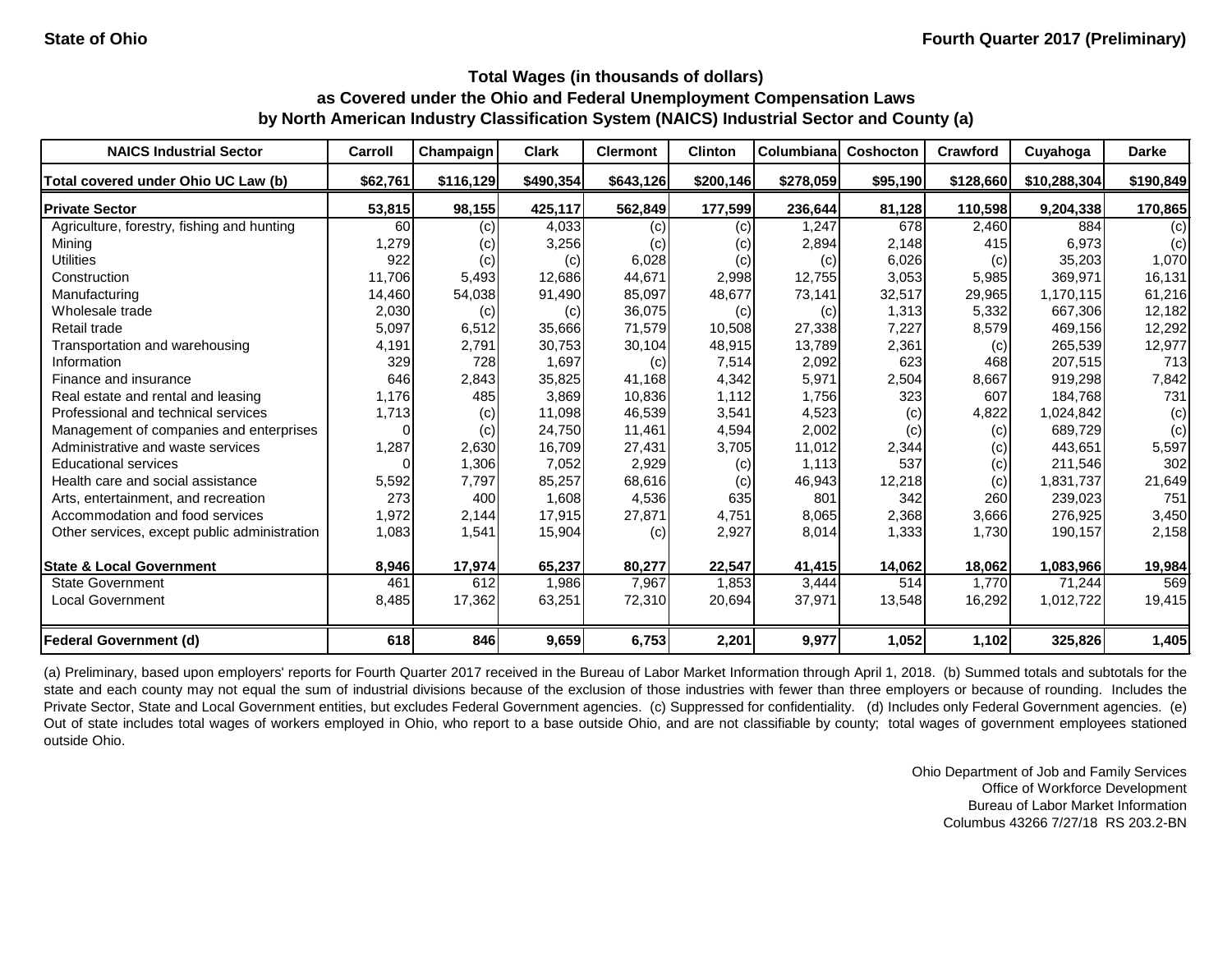| <b>NAICS Industrial Sector</b>               | <b>Defiance</b> | <b>Delaware</b> | Erie      | <b>Fairfield</b> | <b>Fayette</b> | <b>Franklin</b> | <b>Fulton</b> | Gallia    | Geauga    | <b>Greene</b> |
|----------------------------------------------|-----------------|-----------------|-----------|------------------|----------------|-----------------|---------------|-----------|-----------|---------------|
| Total covered under Ohio UC Law (b)          | \$168,631       | \$1,176,650     | \$381,263 | \$439,685        | \$103,065      | \$10,200,051    | \$194,019     | \$100,415 | \$387,909 | \$710,416     |
| <b>Private Sector</b>                        | 147,425         | 1,074,377       | 324,433   | 363,862          | 86,306         | 8,497,204       | 171,191       | 84,219    | 348,318   | 595,754       |
| Agriculture, forestry, fishing and hunting   | 2,759           | (c)             | (c)       | 686              | 1,216          | 4,634           | (c)           | (c)       | (c)       | (c)           |
| Mining                                       |                 | (c)             | (c)       | 261              |                | 6,031           | (c)           | (c)       | (C)       | (c)           |
| <b>Utilities</b>                             | (c)             | 2,928           | (c)       | 5,646            | (c)            | 83,291          | (c)           | 14,031    | (c)       | (c)           |
| Construction                                 | 4,641           | 58,157          | 12,841    | 29,570           | 4,555          | 471,363         | 10,352        | 5,043     | 32,780    | 21,765        |
| Manufacturing                                | 55,423          | 106,982         | 101,767   | 58,941           | 23,162         | 609,175         | 90,315        | 7,068     | 99,396    | 54,651        |
| Wholesale trade                              | (c)             | 42,859          | 14,010    | 13,741           | (c)            | 516,708         | 11,422        | 939       | 34,757    | 19,082        |
| Retail trade                                 | 16,112          | 87,025          | 33,093    | 42,978           | 13,582         | 618,424         | 11,132        | 9,412     | 32,599    | 72,188        |
| Transportation and warehousing               | 6,966           | 28,832          | (c)       | 20,623           | 13,026         | 567,197         | (c)           | 3,213     | (c)       | (c)           |
| Information                                  | 1,938           | 11,993          | 3,896     | 2,428            | 455            | 262,496         | 482           | 670       | 1,320     | 8,502         |
| Finance and insurance                        | 8,484           | 120,237         | 10,253    | 10,006           | 4,298          | 926,835         | 3,890         | 4,512     | 11,518    | 21,388        |
| Real estate and rental and leasing           | 632             | 12,530          | 2,035     | 4,711            | 423            | 153,050         | 721           | 398       | 3,230     | 5,533         |
| Professional and technical services          | (c)             | 118,962         | 7,626     | 14,786           | (c)            | 1,012,858       | 3,681         | (c)       | 21,463    | 195,216       |
| Management of companies and enterprises      | (c)             | 242,237         | 3,568     | 4,274            | (c)            | 597,727         | 683           | (c)       | 4,084     | 18,246        |
| Administrative and waste services            | 5,173           | 50,596          | 6,816     | 27,109           | 2,632          | 527,191         | 1,945         | (c)       | 20,482    | 17,605        |
| <b>Educational services</b>                  | (c)             | 8,477           | 1,575     | 1,780            | (c)            | 143,263         | (c)           | (c)       | 5,385     | 17,926        |
| Health care and social assistance            | (c)             | 95,223          | 64,035    | 88,344           | (c)            | 1,359,691       | (c)           | (c)       | 44,819    | 77,307        |
| Arts, entertainment, and recreation          | 354             | 14,935          | 18,156    | 1,730            | 300            | 98,495          | 1,136         | 106       | 2,076     | 5,281         |
| Accommodation and food services              | 4,626           | 48,012          | 23,844    | 24,571           | 4,261          | 311,088         | 2,909         | 3,512     | 9,937     | 35,206        |
| Other services, except public administration | 3,051           | 20,921          | 5,543     | 11,675           | 951            | 227,688         | 2,295         | 2,457     | 10,725    | 9,992         |
| <b>State &amp; Local Government</b>          | 21,206          | 102,273         | 56,830    | 75,823           | 16,759         | 1,702,847       | 22,828        | 16,196    | 39,591    | 114,662       |
| State Government                             | 1,109           | 5,211           | 12,200    | 9,721            | 565            | 971,651         | 1,622         | 3,147     | 2,264     | (c)           |
| <b>Local Government</b>                      | 20,097          | 97,062          | 44,630    | 66,102           | 16,194         | 731,196         | 21,206        | 13,049    | 37,327    | (c)           |
| <b>Federal Government (d)</b>                | 1,099           | 3,862           | 4,308     | 3,927            | 676            | 259,850         | 1,211         | 821       | 1,440     | 339,640       |

(a) Preliminary, based upon employers' reports for Fourth Quarter 2017 received in the Bureau of Labor Market Information through April 1, 2018. (b) Summed totals and subtotals for the state and each county may not equal the sum of industrial divisions because of the exclusion of those industries with fewer than three employers or because of rounding. Includes the Private Sector, State and Local Government entities, but excludes Federal Government agencies. (c) Suppressed for confidentiality. (d) Includes only Federal Government agencies. (e) Out of state includes total wages of workers employed in Ohio, who report to a base outside Ohio, and are not classifiable by county; total wages of government employees stationed outside Ohio.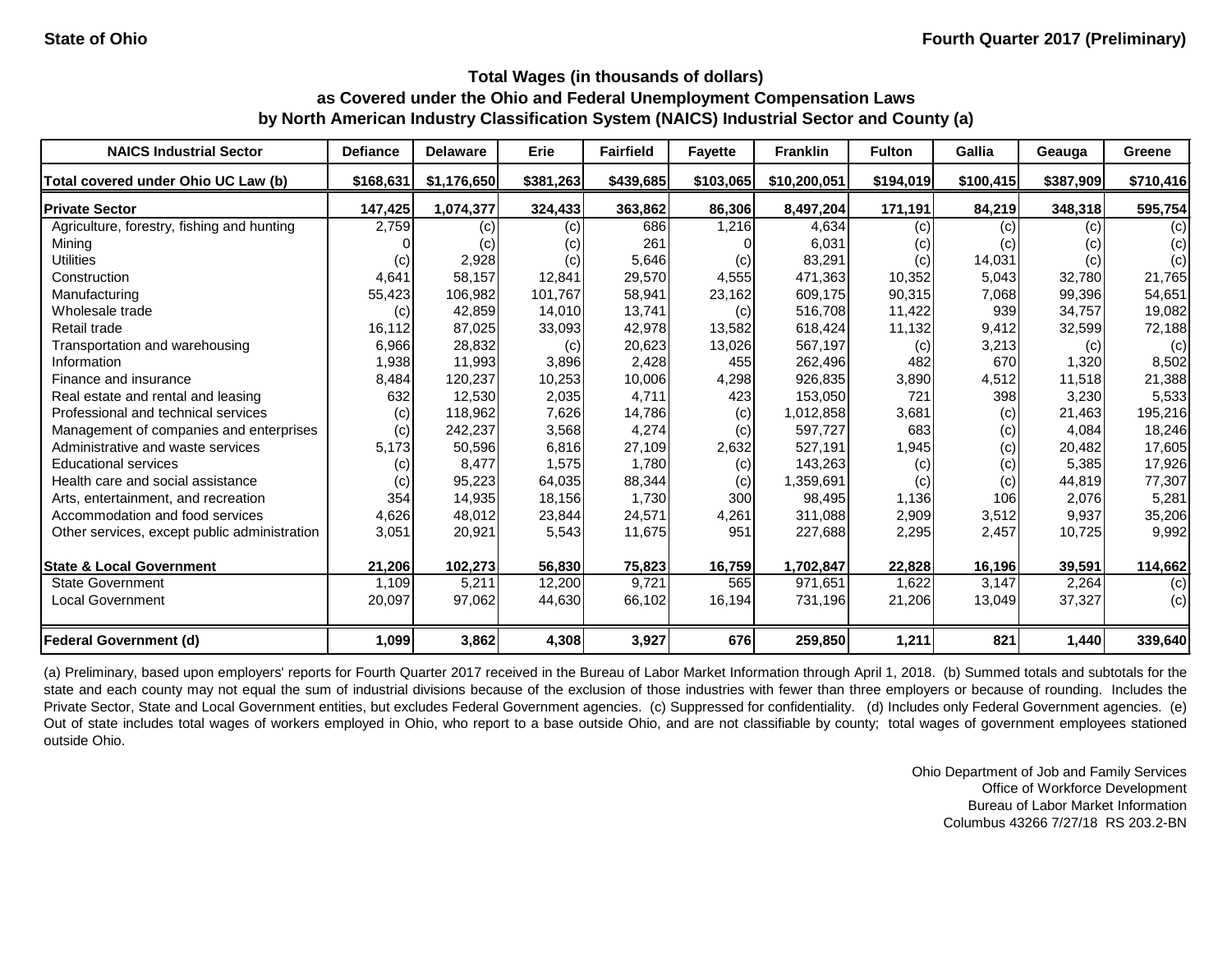| <b>NAICS Industrial Sector</b>               | <b>Guernsey</b> | Hamilton    | <b>Hancock</b> | <b>Hardin</b> | <b>Harrison</b> | <b>Henry</b> | Highland | <b>Hocking</b> | <b>Holmes</b> | Huron     |
|----------------------------------------------|-----------------|-------------|----------------|---------------|-----------------|--------------|----------|----------------|---------------|-----------|
| Total covered under Ohio UC Law (b)          | \$162,432       | \$7,627,682 | \$563,596      | \$75,833      | \$44,712        | \$123,007    | \$91,437 | \$56,020       | \$200,333     | \$225,984 |
| <b>Private Sector</b>                        | 141,184         | 7,048,004   | 527,713        | 63,326        | 38,624          | 104,303      | 69,425   | 37,583         | 185,429       | 202,076   |
| Agriculture, forestry, fishing and hunting   | 272             | 1,979       | (c)            | 2,374         | (c)             | (c)          | 439      | (c)            | 1,546         | (c)       |
| Mining                                       | 8,117           | 3,026       | (c)            |               | (c)             | (C)          | 281      | (c)            | 767           | (c)       |
| <b>Utilities</b>                             | 1,023           | 26,604      | 1,858          | 931           | 1,348           | 294          | 991      | (c)            | 2,044         | (c)       |
| Construction                                 | 19,209          | 406,594     | 16,793         | 1,075         | 3,446           | 11,606       | 3,220    | 2,731          | 28,342        | 30,718    |
| Manufacturing                                | 39,637          | 970,525     | 168,664        | 23,659        | 9,726           | 52,842       | 20,510   | 9,888          | 81,766        | 75,497    |
| Wholesale trade                              | 5,405           | 429,803     | 22,471         | 3,324         | 2,502           | 3,089        | 2,453    | 633            | 10,391        | (c)       |
| Retail trade                                 | 11,036          | 336,780     | 31,628         | 4,937         | 1,358           | 6,342        | 9,784    | 5,174          | 19,544        | 13,528    |
| Transportation and warehousing               | 6,538           | 154,078     | 57,274         | 2,798         | 4,895           | 6,041        | 1,593    | (c)            | 9,612         | 11,119    |
| Information                                  | 743             | 178,186     | 3,702          | 258           | (c)             | 835          | 639      | 372            | 602           | 1,505     |
| Finance and insurance                        | 4,371           | 659,026     | 8,260          | 2,536         | (c)             | 3,431        | 4,771    | 1,449          | 4,287         | 5,191     |
| Real estate and rental and leasing           | 699             | 113,885     | 4,101          | 392           | 1,037           | 665          | 511      | 957            | 439           | 1,082     |
| Professional and technical services          | 5,590           | 815,700     | 21,732         | 1,359         | (c)             | 903          | 821      | (c)            | 3,998         | (c)       |
| Management of companies and enterprises      | 118             | 681,380     | 71,840         | $\Omega$      | (c)             |              | 2,635    | (c)            | 464           | (c)       |
| Administrative and waste services            | 1,375           | 310,856     | 14,395         | 1,070         | 3,157           | 1,144        | 3,946    | 1,512          | 3,833         | 2,827     |
| <b>Educational services</b>                  | 354             | 102,019     | 10,897         | (c)           |                 | 124          | 231      | 267            | (c)           | 1,214     |
| Health care and social assistance            | 28,134          | 1,249,290   | 67,526         | (c)           | 2,876           | 11,663       | 12,012   | 6,008          | (c)           | 28,788    |
| Arts, entertainment, and recreation          | 223             | 194,768     | 1,031          | 126           | 87              | 162          | 277      | 133            | 394           | 571       |
| Accommodation and food services              | 6,392           | 213,914     | 16,455         | 2,313         | 507             | 2,185        | 2,917    | 4,893          | 5,670         | 5,782     |
| Other services, except public administration | 1,947           | 199,593     | 8,564          | 1,075         | (c)             | 1,453        | 1,396    | 1,345          | 2,662         | 4,994     |
| <b>State &amp; Local Government</b>          | 21,248          | 579,678     | 35,883         | 12,507        | 6,088           | 18,704       | 22,012   | 18,437         | 14,904        | 23,908    |
| <b>State Government</b>                      | 6,280           | 117,823     | 2,602          | 500           | 641             | 546          | 1,095    | 4,115          | 569           | 1,009     |
| <b>Local Government</b>                      | 14,968          | 461,855     | 33,281         | 12,007        | 5,447           | 18,158       | 20,917   | 14,322         | 14,335        | 22,899    |
| Federal Government (d)                       | 1,783           | 174,723     | 2,278          | 833           | 623             | 913          | 1,256    | 601            | 822           | 1,837     |

(a) Preliminary, based upon employers' reports for Fourth Quarter 2017 received in the Bureau of Labor Market Information through April 1, 2018. (b) Summed totals and subtotals for the state and each county may not equal the sum of industrial divisions because of the exclusion of those industries with fewer than three employers or because of rounding. Includes the Private Sector, State and Local Government entities, but excludes Federal Government agencies. (c) Suppressed for confidentiality. (d) Includes only Federal Government agencies. (e) Out of state includes total wages of workers employed in Ohio, who report to a base outside Ohio, and are not classifiable by county; total wages of government employees stationed outside Ohio.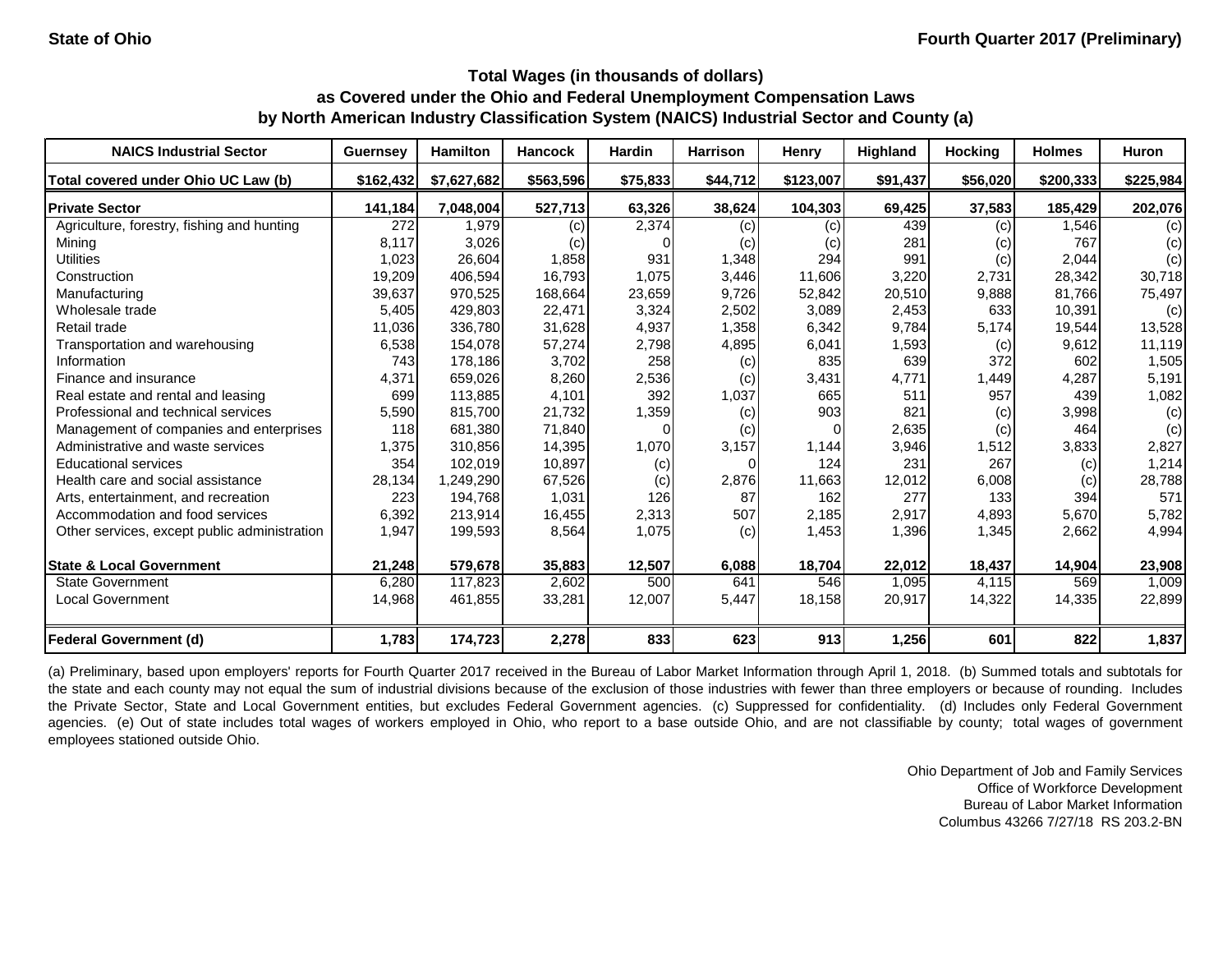| <b>NAICS Industrial Sector</b>               | <b>Jackson</b> | Jefferson | Knox      | Lake        | Lawrence  | Licking   | Logan     | Lorain      | Lucas       | <b>Madison</b> |
|----------------------------------------------|----------------|-----------|-----------|-------------|-----------|-----------|-----------|-------------|-------------|----------------|
| Total covered under Ohio UC Law (b)          | \$92,540       | \$209,528 | \$223,497 | \$1,105,967 | \$112,358 | \$571,095 | \$248,535 | \$1,037,629 | \$2,477,501 | \$193,927      |
| <b>Private Sector</b>                        | 77,005         | 180,588   | 199,340   | 976,415     | 84,363    | 483,023   | 227,585   | 882,583     | 2,150,277   | 156,110        |
| Agriculture, forestry, fishing and hunting   | 318            |           | 823       | 6,221       |           | 7,442     | 1,143     | (c)         | 2,005       | 2,331          |
| Mining                                       | 419            | 850       | 894       | 3,316       | (c)       | 819       | 536       | (c)         | 2,933       | $\Omega$       |
| <b>Utilities</b>                             | 718            | 19,567    | 816       | 28,282      | 1,433     | 3,696     | 587       | 4,776       | 8,563       | $\Omega$       |
| Construction                                 | 5,269          | 16,180    | 13,935    | 63,843      | 11,943    | 33,850    | 8,071     | 57,845      | 156,861     | 6,683          |
| Manufacturing                                | 30,946         | 26,404    | 83,815    | 353,321     | (c)       | 100,929   | 110,857   | 246,100     | 419,695     | 56,494         |
| Wholesale trade                              | 1,661          | 5,424     | 5,672     | 61,137      | 2,847     | 20,325    | 6,406     | 57,115      | 110,211     | 5,110          |
| Retail trade                                 | 8,715          | 17,652    | 14,083    | 85,490      | 10,807    | 55,125    | 10,576    | 85,068      | 165,826     | 17,200         |
| Transportation and warehousing               | 1,770          | 15,002    | 3,152     | 12,210      | 7,517     | 20,438    | 28,503    | 24,976      | 87,296      | 28,591         |
| Information                                  | 534            | 3,114     | 1,714     | 12,765      | 857       | 3,184     | 599       | 6,220       | 22,076      | 485            |
| Finance and insurance                        | 2,670          | 3,869     | 4,319     | 22,552      | 2,505     | 36,562    | 3,772     | 29,097      | 92,757      | 1,410          |
| Real estate and rental and leasing           | 473            | 1,618     | 1,399     | 9,788       | 2,447     | 4,162     | 1,509     | 7,421       | 38,071      | 699            |
| Professional and technical services          | (c)            | (c)       | 3,120     | 50,179      | 2,356     | 33,882    | (c)       | 41,392      | 162,876     | (c)            |
| Management of companies and enterprises      | (c)            | (c)       | 801       | 31,114      | 1,363     | 10,162    | (c)       | 27,351      | 113,477     | (c)            |
| Administrative and waste services            | 3,558          | 7,651     | 8,501     | 39,733      | 3,812     | 20,617    | 13,980    | 51,133      | 106,922     | 7,229          |
| <b>Educational services</b>                  | (c)            | (c)       | 14,968    | 11,063      | 258       | 14,046    | 73        | 29,008      | 24,802      | (c)            |
| Health care and social assistance            | (c)            | (c)       | 31,345    | 119,298     | 22,390    | 74,352    | 20,705    | 145,041     | 484,636     | (c)            |
| Arts, entertainment, and recreation          | 213            | 1,567     | 497       | 5,465       | 130       | 3,351     | 1,006     | 5,092       | 23,436      | 227            |
| Accommodation and food services              | 3,029          | 6,094     | 6,178     | 37,939      | 4,258     | 20,433    | 4,661     | 34,849      | 79,544      | 4,545          |
| Other services, except public administration | 1,287          | 3,652     | 3,306     | 22,700      | 2,502     | 19,648    | 3,450     | 21,693      | 48,290      | 1,251          |
| <b>State &amp; Local Government</b>          | 15,535         | 28,940    | 24,157    | 129,552     | 27,995    | 88,072    | 20,950    | 155,046     | 327,224     | 37,817         |
| <b>State Government</b>                      | 1,956          | 967       | 3,324     | 1,180       | 2,892     | 13,326    | 901       | 16,116      | 103,660     | 18,872         |
| <b>Local Government</b>                      | 13,579         | 27,973    | 20,833    | 128,372     | 25,103    | 74,746    | 20,049    | 138,930     | 223,564     | 18,945         |
| <b>Federal Government (d)</b>                | 928            | 2,314     | 1,577     | 7,734       | 1,789     | 6,783     | 1,918     | 28,624      | 32,331      | 1,206          |

(a) Preliminary, based upon employers' reports for Fourth Quarter 2017 received in the Bureau of Labor Market Information through April 1, 2018. (b) Summed totals and subtotals for the state and each county may not equal the sum of industrial divisions because of the exclusion of those industries with fewer than three employers or because of rounding. Includes the Private Sector, State and Local Government entities, but excludes Federal Government agencies. (c) Suppressed for confidentiality. (d) Includes only Federal Government agencies. (e) Out of state includes total wages of workers employed in Ohio, who report to a base outside Ohio, and are not classifiable by county; total wages of government employees stationed outside Ohio.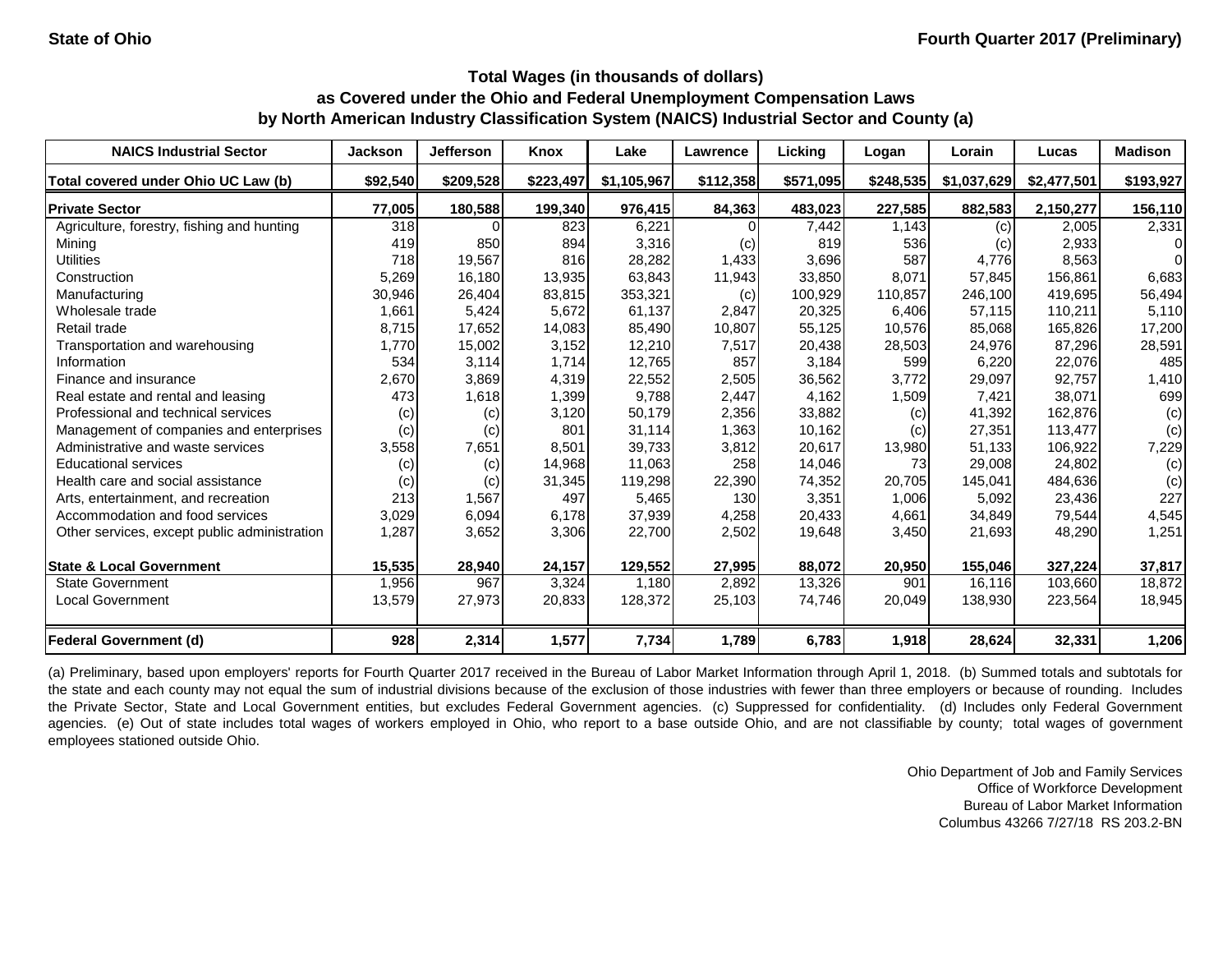| <b>NAICS Industrial Sector</b>               | <b>Mahoning</b> | <b>Marion</b> | <b>Medina</b> | <b>Meigs</b> | <b>Mercer</b> | Miami     | <b>Monroe</b> | Montgomery  | <b>Morgan</b> | <b>Morrow</b> |
|----------------------------------------------|-----------------|---------------|---------------|--------------|---------------|-----------|---------------|-------------|---------------|---------------|
| Total covered under Ohio UC Law (b)          | \$966,780       | \$254,593     | \$670,635     | \$28,587     | \$221,668     | \$451,070 | \$23,108      | \$2,994,451 | \$25,447      | \$46,756      |
| <b>Private Sector</b>                        | 822,877         | 213,611       | 597,049       | 19,141       | 196,308       | 399,017   | 16,395        | 2,671,211   | 19,879        | 32,527        |
| Agriculture, forestry, fishing and hunting   | 2,055           | (c)           | 1,419         | (c)          | (c)           | 2,085     | 84            | 5,606       | (c)           | 584           |
| Mining                                       | 2,611           | (c)           | 127           | (c)          | (c)           | 812       | 1,317         | 1,098       | (c)           | 189           |
| <b>Utilities</b>                             | 7,960           | 2,429         | 1,201         | (c)          | (c)           | (c)       | 904           | 14,128      | (c)           | (c)           |
| Construction                                 | 74,482          | 8,174         | 64,035        | 2,681        | 15,258        | 25,182    | 1,942         | 135,484     | 997           | 2,291         |
| Manufacturing                                | 116,573         | 76,620        | 130,007       | 1,341        | 93,393        | 153,195   | 88            | 398,865     | 6,231         | 12,703        |
| Wholesale trade                              | 63,216          | 10,141        | 59,560        | 387          | (c)           | (c)       | 1,103         | 150,753     | (c)           | 1,473         |
| Retail trade                                 | 83,544          | 18,875        | 57,747        | 3,554        | 15,493        | 33,621    | 1,702         | 165,874     | 1,499         | 3,500         |
| Transportation and warehousing               | 36,900          | 11,680        | 34,981        | (c)          | 15,489        | 24,438    | 2,678         | 106,086     | 59            | (c)           |
| Information                                  | 14,102          | 3,107         | 3,967         | (c)          | 1,374         | 687       | (c)           | 118,156     | 185           | 159           |
| Finance and insurance                        | 27,141          | 4,681         | 17,651        | 1,241        | 7,837         | 10,138    | 1,621         | 175,803     | 678           | 800           |
| Real estate and rental and leasing           | 8,655           | 3,067         | 5,787         | 424          | 745           | 2,961     | 65            | 34,797      | 31            | 536           |
| Professional and technical services          | 39,980          | 2,817         | 31,735        | (c)          | (c)           | (c)       | (c)           | 237,862     | 673           | (c)           |
| Management of companies and enterprises      | 17,131          | 1,824         | 57,790        | (c)          | (c)           | (c)       |               | 66,076      | $\Omega$      | (c)           |
| Administrative and waste services            | 56,201          | 8,732         | 25,243        | 591          | (c)           | 15,712    | 1,016         | 127,047     | 498           | 967           |
| <b>Educational services</b>                  | 4,485           | 307           | 2,823         | (c)          | (c)           | 1,407     | (c)           | 73,228      |               | (c)           |
| Health care and social assistance            | 203,507         | 47,252        | 63,709        | (c)          | (c)           | 45,202    | (c)           | 691,980     | 3,208         | (c)           |
| Arts, entertainment, and recreation          | 6,165           | 528           | 4,110         |              | 390           | 1,014     | (c)           | 16,852      | (c)           | 546           |
| Accommodation and food services              | 38,102          | 7,465         | 22,798        | 1,358        | 3,766         | 14,575    | (c)           | 96,919      | (c)           | 1,112         |
| Other services, except public administration | 20,067          | 4,393         | 12,359        | (c)          | 4,220         | 9,211     | (c)           | 54,596      | 140           | 627           |
| <b>State &amp; Local Government</b>          | 143,903         | 40,982        | 73,586        | 9,446        | 25,360        | 52,053    | 6,713         | 323,240     | 5,568         | 14,229        |
| <b>State Government</b>                      | 39,189          | 9,520         | 1,534         | 417          | 1,842         | 1,808     | 470           | 18,933      | 670           | 938           |
| <b>Local Government</b>                      | 104,714         | 31,462        | 72,052        | 9,029        | 23,518        | 50,245    | 6,243         | 304,307     | 4,898         | 13,291        |
| <b>Federal Government (d)</b>                | 20,878          | 1,703         | 5,896         | 755          | 1,300         | 2,882     | 623           | 85,563      | 506           | 608           |

(a) Preliminary, based upon employers' reports for Fourth Quarter 2017 received in the Bureau of Labor Market Information through April 1, 2018. (b) Summed totals and subtotals for the state and each county may not equal the sum of industrial divisions because of the exclusion of those industries with fewer than three employers or because of rounding. Includes the Private Sector, State and Local Government entities, but excludes Federal Government agencies. (c) Suppressed for confidentiality. (d) Includes only Federal Government agencies. (e) Out of state includes total wages of workers employed in Ohio, who report to a base outside Ohio, and are not classifiable by county; total wages of government employees stationed outside Ohio.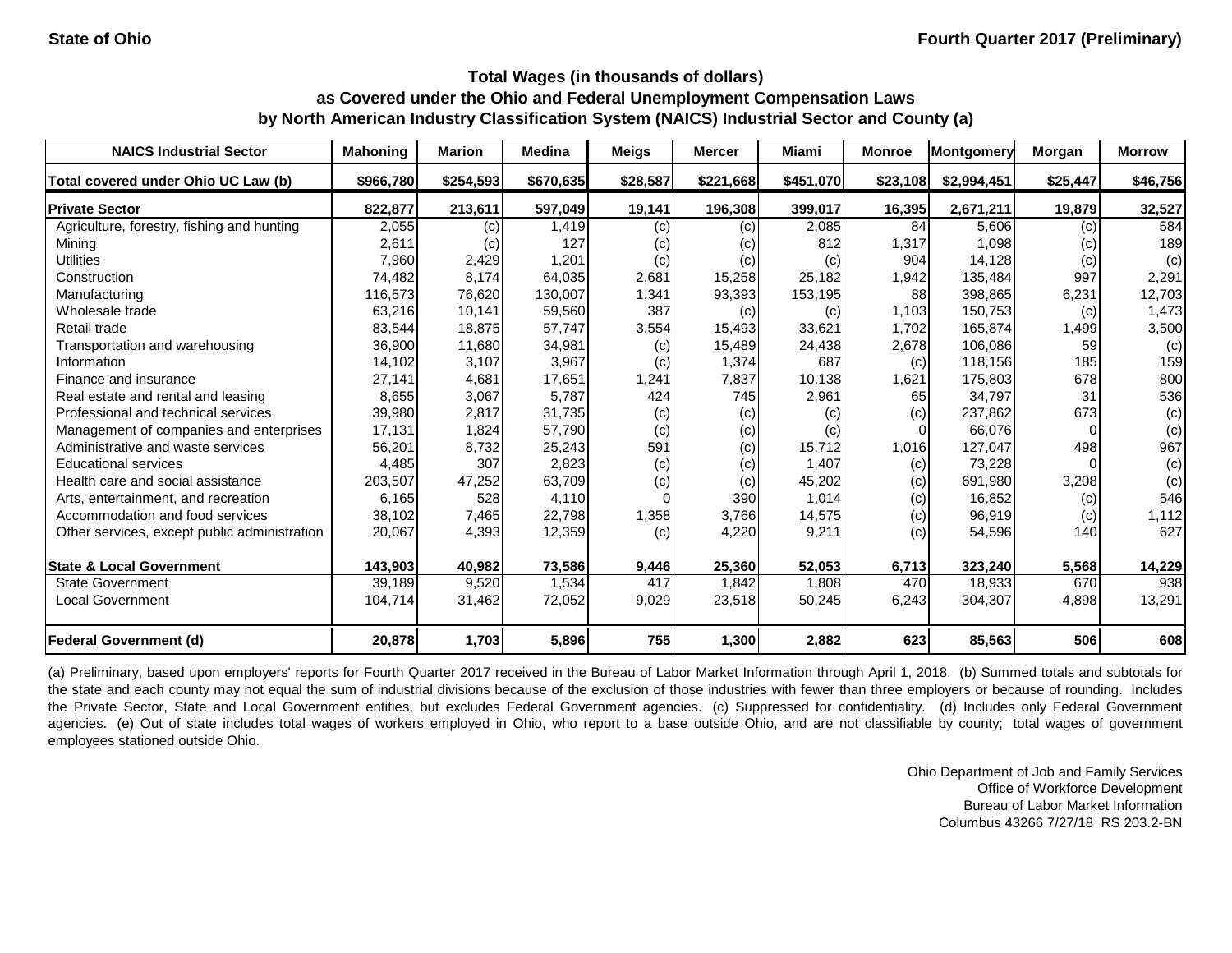| <b>NAICS Industrial Sector</b>               | <b>Muskingum</b> | <b>Noble</b> | <b>Ottawa</b> | Paulding | Perry    | Pickaway          | <b>Pike</b> | Portage   | <b>Preble</b> | Putnam         |
|----------------------------------------------|------------------|--------------|---------------|----------|----------|-------------------|-------------|-----------|---------------|----------------|
| Total covered under Ohio UC Law (b)          | \$341,977        | \$28,162     | \$133,788     | \$46,366 | \$59,447 | \$147,354         | \$118,733   | \$630,088 | \$100,941     | \$117,128      |
| <b>Private Sector</b>                        | 293,466          | 17,856       | 112,822       | 36,823   | 45,161   | 100,693           | 104,131     | 495,557   | 84,557        | 103,521        |
| Agriculture, forestry, fishing and hunting   | 166              |              | 776           | (c)      | 131      | $\left( c\right)$ | (c)         | 1,139     | (c)           | (c)            |
| Mining                                       | 8,120            | 1,192        | 1,700         | (c)      | 1,716    | (c)               | (c)         | 4,978     | (c)           | (c)            |
| <b>Utilities</b>                             | 4,852            | 49           | (c)           | (c)      | 530      | (c)               | (c)         | (c)       | (c)           | (c)            |
| Construction                                 | 12,145           | 1,058        | 7,509         | 1,325    | 8,788    | 13,500            | 7,923       | 38,607    | 4,026         | 12,522         |
| Manufacturing                                | 39,063           | 3,607        | 27,702        | 15,946   | 11,827   | 28,888            | 8,386       | 147,609   | 43,196        | 47,716         |
| Wholesale trade                              | 10,946           | 1,042        | (c)           | (c)      | 1,856    | (c)               | (c)         | 67,494    | (c)           | 6,187          |
| Retail trade                                 | 38,569           | 1,677        | 9,772         | 2,204    | 4,196    | 9,926             | 5,821       | 48,233    | 8,464         | 6,603          |
| Transportation and warehousing               | 19,172           | 1,960        | 3,320         | 1,612    | 725      | 5,483             | 3,688       | (c)       | 3,770         | (c)            |
| Information                                  | 5,252            | 118          | 472           | 150      | 262      | 479               | 347         | 6,618     | 231           | 762            |
| Finance and insurance                        | 11,026           | 1,173        | 3,711         | 1,274    | 1,482    | 3,994             | 2,306       | 9,674     | 2,634         | 4,021          |
| Real estate and rental and leasing           | 1,951            | 21           | 1,153         | 178      | 108      | 841               | 462         | 4,386     | 492           | 346            |
| Professional and technical services          | 13,467           | 2,539        | 2,270         | 744      | 1,365    | (c)               | (c)         | 23,500    | (c)           | 3,091          |
| Management of companies and enterprises      | 2,884            | (c)          | 1,202         |          | 1,249    | (c)               | (c)         | 20,038    | (c)           | $\overline{0}$ |
| Administrative and waste services            | 13,470           | (c)          | 1,986         | 559      | 2,158    | 4,804             | 43,488      | 11,248    | 1,388         | 3,281          |
| <b>Educational services</b>                  | 5,030            |              | (c)           | (c)      | (c)      | (c)               | 150         | 5,099     | 59            | (c)            |
| Health care and social assistance            | 83,976           | 1,775        | (c)           | (c)      | (c)      | (c)               | 14,144      | 49,477    | 8,031         | (c)            |
| Arts, entertainment, and recreation          | 1,514            | (c)          | 4,346         | (c)      | 59       | 344               | (c)         | 1,988     | 302           | 290            |
| Accommodation and food services              | 13,295           | (c)          | 8,250         | (c)      | 1,325    | 5,169             | (c)         | 21,689    | 3,387         | 2,287          |
| Other services, except public administration | 8,569            | 371          | 3,187         | 498      | 722      | 1,342             | 1,143       | 11,242    | 1,746         | 2,046          |
| <b>State &amp; Local Government</b>          | 48,511           | 10,306       | 20,966        | 9,543    | 14,286   | 46,661            | 14,602      | 134,531   | 16,384        | 13,607         |
| <b>State Government</b>                      | 3,814            | 6,095        | 1,915         | 376      | 460      | 18,605            | 1,010       | (c)       | 797           | 491            |
| <b>Local Government</b>                      | 44,697           | 4,211        | 19,051        | 9,167    | 13,826   | 28,056            | 13,592      | (c)       | 15,587        | 13,116         |
| <b>Federal Government (d)</b>                | 3,309            | 244          | 4,461         | 595      | 770      | 1,283             | 1,026       | 5,397     | 930           | 858            |

(a) Preliminary, based upon employers' reports for Fourth Quarter 2017 received in the Bureau of Labor Market Information through April 1, 2018. (b) Summed totals and subtotals for the state and each county may not equal the sum of industrial divisions because of the exclusion of those industries with fewer than three employers or because of rounding. Includes the Private Sector, State and Local Government entities, but excludes Federal Government agencies. (c) Suppressed for confidentiality. (d) Includes only Federal Government agencies. (e) Out of state includes total wages of workers employed in Ohio, who report to a base outside Ohio, and are not classifiable by county; total wages of government employees stationed outside Ohio.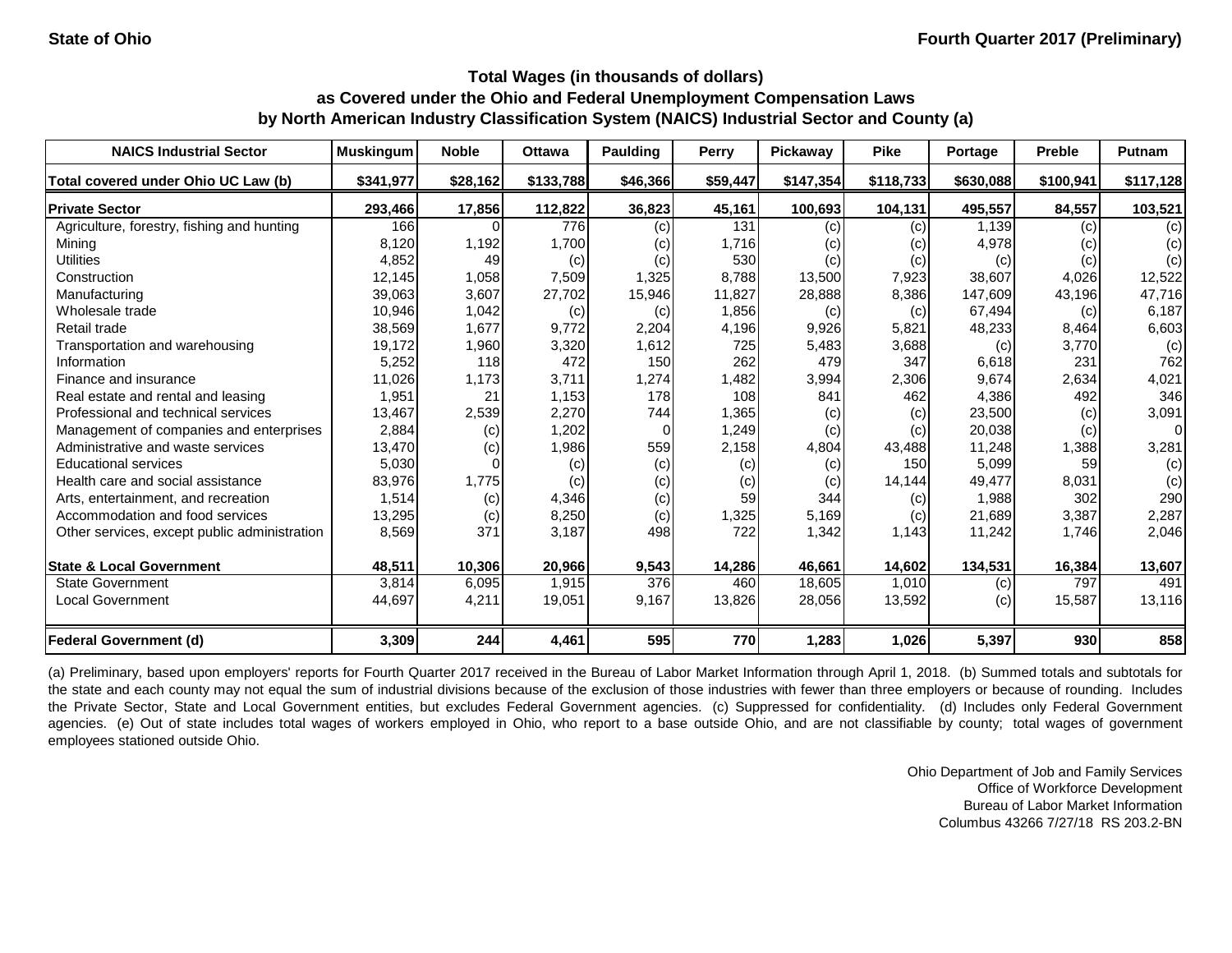| <b>NAICS Industrial Sector</b>               | <b>Richland</b> | <b>Ross</b> | <b>Sandusky</b> | <b>Scioto</b> | <b>Seneca</b> | <b>Shelby</b> | <b>Stark</b> | <b>Summit</b> | <b>Trumbull</b> | Tuscarawas |
|----------------------------------------------|-----------------|-------------|-----------------|---------------|---------------|---------------|--------------|---------------|-----------------|------------|
| Total covered under Ohio UC Law (b)          | \$493,480       | \$288,274   | \$274,990       | \$231,311     | \$180,717     | \$375,850     | \$1,732,452  | \$3,330,993   | \$676,385       | \$373,094  |
| <b>Private Sector</b>                        | 420,252         | 233,165     | 243,391         | 182,343       | 155,875       | 350,073       | 1,541,215    | 2,989,855     | 583,750         | 326,206    |
| Agriculture, forestry, fishing and hunting   | (c)             | 844         | (c)             | (c)           | 477           | 1,538         | 2,856        | 325           | 874             | 1,078      |
| Mining                                       | (c)             | 220         | (c)             | (c)           | 1,995         |               | 6,397        | 2,071         | 1,058           | 17,128     |
| <b>Utilities</b>                             | (c)             | 3,426       | 887             | 1,618         | 1,778         | (c)           | 12,133       | 23,285        | (c)             | 1,585      |
| Construction                                 | 31,139          | 7,721       | 12,348          | 6,155         | 13,450        | 25,918        | 137,691      | 176,857       | 35,468          | 37,802     |
| Manufacturing                                | 136,235         | 74,550      | 128,632         | 18,551        | 53,525        | 229,046       | 382,463      | 420,094       | 173,410         | 95,241     |
| Wholesale trade                              | 21,021          | 6,105       | 7,955           | 3,468         | 8,606         | 15,064        | 88,672       | 235,932       | (c)             | 17,463     |
| Retail trade                                 | 43,702          | 25,927      | 17,534          | 20,900        | 15,653        | 12,836        | 136,757      | 239,417       | 71,614          | 28,158     |
| Transportation and warehousing               | (c)             | 10,036      | 8,055           | 4,859         | 6,744         | (c)           | 38,474       | 104,353       | 31,803          | 11,098     |
| Information                                  | 6,195           | 3,977       | 1,570           | 1,464         | 1,240         | 1,144         | 16,041       | 67,277        | 4,664           | 2,495      |
| Finance and insurance                        | 13,364          | 5,935       | 5,954           | 6,497         | 5,788         | 4,579         | 76,799       | 176,394       | 16,810          | 7,939      |
| Real estate and rental and leasing           | 2,809           | 1,090       | 3,479           | 1,917         | 622           | 1,067         | 15,668       | 34,089        | 7,708           | 3,399      |
| Professional and technical services          | 11,353          | 2,600       | 3,346           | 8,609         | (c)           | (c)           | 82,532       | 259,454       | 13,685          | 15,542     |
| Management of companies and enterprises      | 1,740           | 3,498       | 4,355           | 1,050         | (c)           | (c)           | 26,637       | 322,843       | 12,085          | 1,052      |
| Administrative and waste services            | 24,915          | 6,210       | 6,929           | 2,953         | 3,421         | 11,888        | 72,235       | 146,729       | 28,959          | 15,080     |
| <b>Educational services</b>                  | 2,343           | 424         | (c)             | 846           | 9,686         | 770           | 22,567       | 32,600        | 4,234           | 844        |
| Health care and social assistance            | 80,512          | 65,189      | (c)             | 89,887        | 18,501        | 21,472        | 311,033      | 563,782       | 110,352         | 47,675     |
| Arts, entertainment, and recreation          | 1,793           | 573         | 1,026           | 206           | 320           | 229           | 10,087       | 30,637        | 2,289           | 1,437      |
| Accommodation and food services              | 17,038          | 12,047      | 7,109           | 9,850         | 6,127         | 4,454         | 64,909       | 88,166        | 24,058          | 12,687     |
| Other services, except public administration | 7,287           | 2,790       | 4,215           | 3,313         | 3,730         | 4,761         | 37,263       | 65,550        | 14,555          | (c)        |
| <b>State &amp; Local Government</b>          | 73,228          | 55,109      | 31,599          | 48,968        | 24,842        | 25,777        | 191,237      | 341,138       | 92,635          | 46,888     |
| <b>State Government</b>                      | 19,237          | 21,498      | 1,297           | 16,142        | 3,276         | 3,114         | 18,495       | 67,754        | 9,577           | 5,783      |
| <b>Local Government</b>                      | 53,991          | 33,611      | 30,302          | 32,826        | 21,566        | 22,663        | 172,742      | 273,384       | 83,058          | 41,105     |
| <b>Federal Government (d)</b>                | 10,418          | 30,445      | 1,523           | 2,497         | 1,545         | 992           | 16,754       | 32,319        | 7,780           | 3,794      |

(a) Preliminary, based upon employers' reports for Fourth Quarter 2017 received in the Bureau of Labor Market Information through April 1, 2018. (b) Summed totals and subtotals for the state and each county may not equal the sum of industrial divisions because of the exclusion of those industries with fewer than three employers or because of rounding. Includes the Private Sector, State and Local Government entities, but excludes Federal Government agencies. (c) Suppressed for confidentiality. (d) Includes only Federal Government agencies. (e) Out of state includes total wages of workers employed in Ohio, who report to a base outside Ohio, and are not classifiable by county; total wages of government employees stationed outside Ohio.